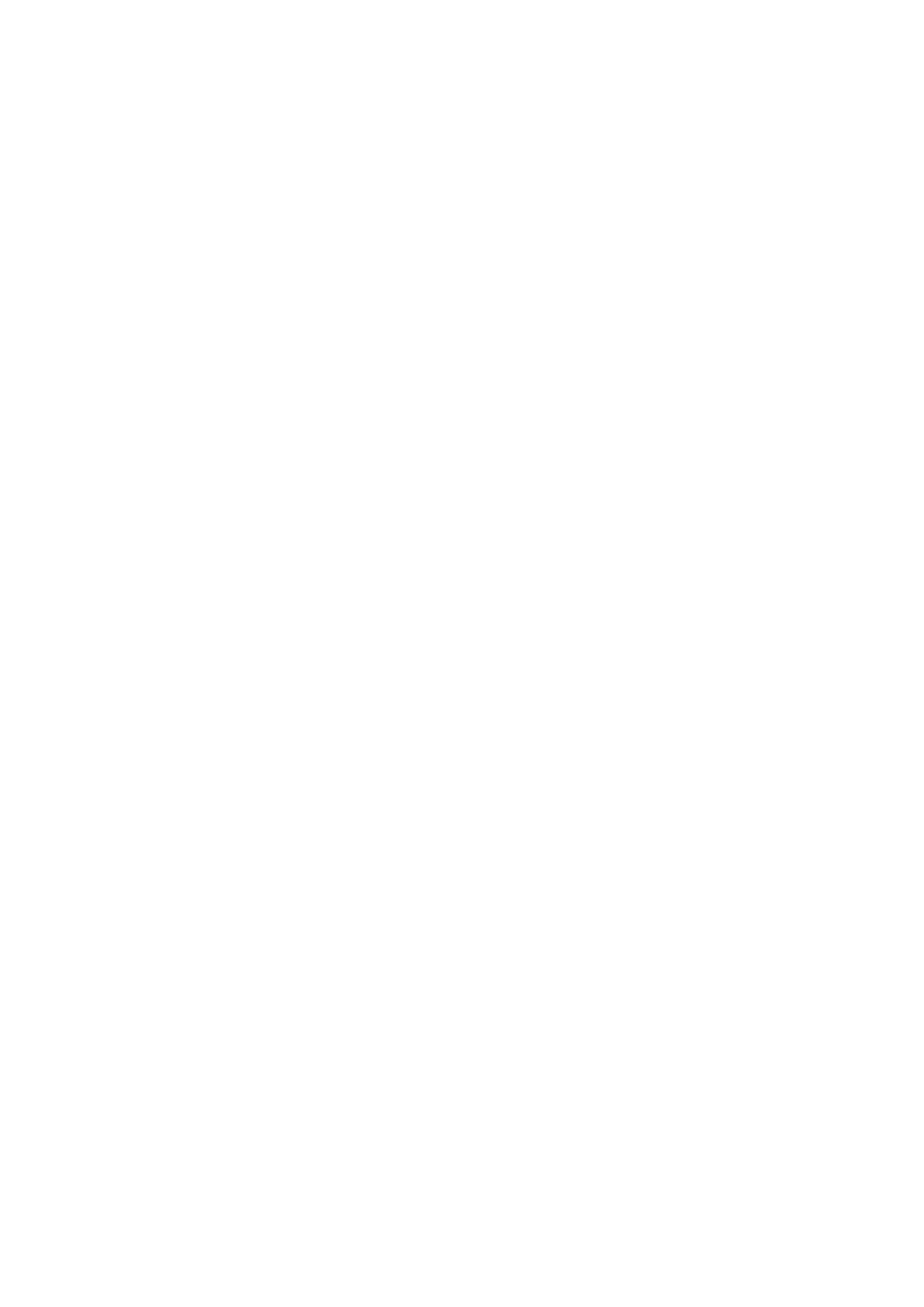## **Chapter-III**

## **Information Systems Audit**

**Department Personnel and Administrative Reforms** 

**3.1 e-Procurement** 

## **3.1.1 Introduction**

Government of Karnataka (GoK) envisaged a project to provide unified end-to-end e-Procurement solution to cover all procurement processes from preparation of estimate/indents to final payment of bills to the contractors. The main objective of the e-Procurement project (project) was smart governance, improvement of efficiency, cost saving, ensuring consistency in cost of goods, providing fair competitive platform, arresting cartel formation of suppliers/ contractors/bidders *etc*.

All the departments of the State Government whose tender value is more than  $\bar{\tau}$  five lakh are mandated to float tenders through the e-Procurement portal. The work relating to e-Procurement was awarded (December 2006) to M/s. Hewlett Packard Sales India Private Ltd (Partner) as Application Service Provider adopting Public Private Partnership model where the bidder pays for using the services. The revenue earned is shared between the Partner and the Centre for e-Governance, Department of Personnel and Administrative Reforms (DPAR), the implementing agency as per agreed rates**.** The project went live during March 2011. The project consisted of the following modules.

- 1. Supplier Registration 6. e-Auctions
	-
- 2. Indent Management 7. e-Payments
- 3. e-Tendering 8. Accounting
- 
- 5. Catalogue Management
- 4. Contract Management 9. Management Information System

The Secretary to Government, DPAR is the head of the department and is assisted by the Additional Secretary to Government. There are two subordinate organisations under DPAR: the Centre for e-Governance (CEG) and the Directorate of Electronic Delivery of Citizen Services. The CEG is a society which implements various projects relating to DPAR (e-Governance). The e-Procurement project is administered by CEO, e-Governance.

## **3.1.2 Audit Objectives**

The audit of e-Procurement was undertaken to ascertain whether:

 $\triangleright$  The project had achieved its intended objectives of transparency, efficiency, smart governance and cost savings through increased competition in public procurement.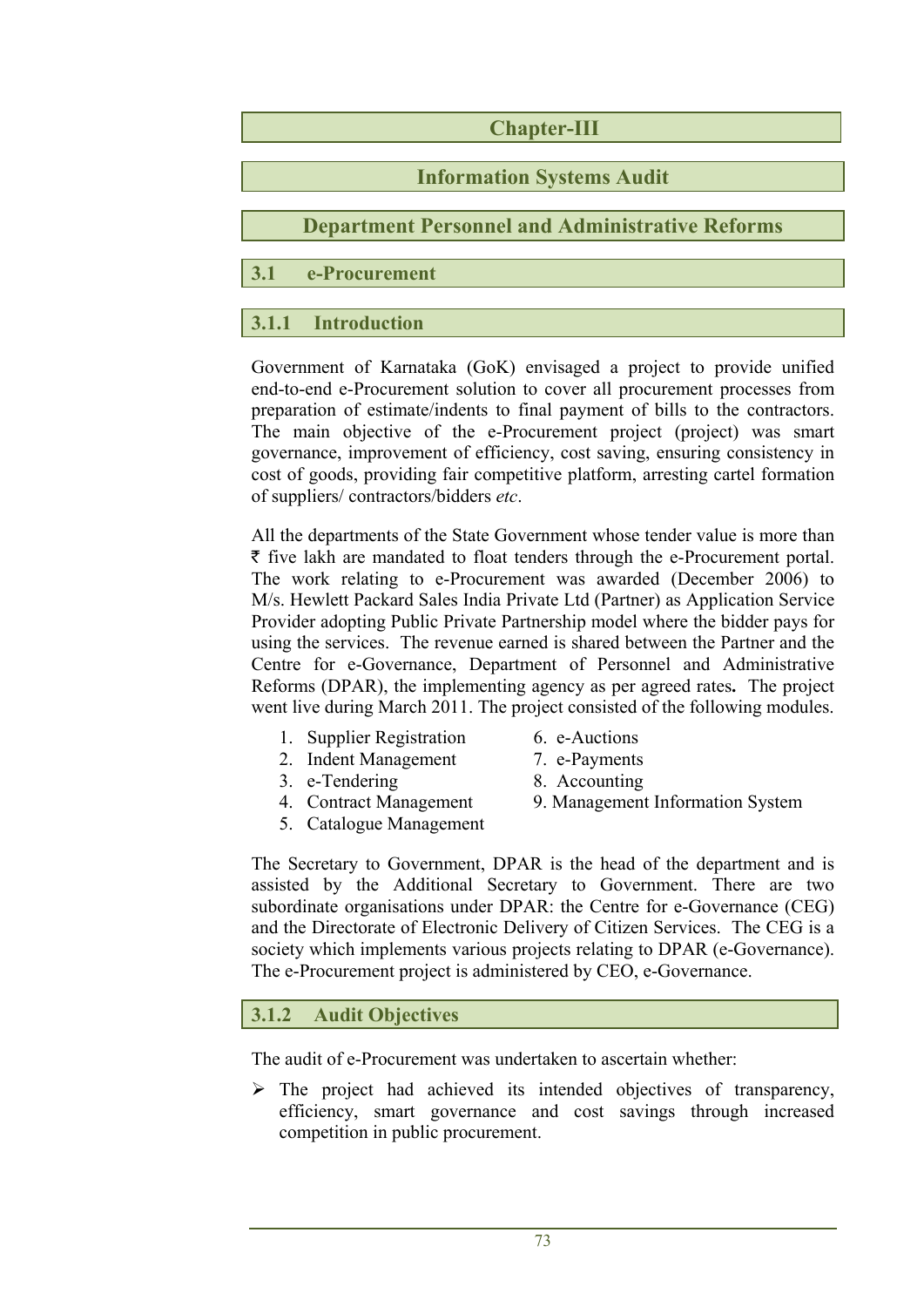- $\triangleright$  The overall control of the application and database were adequate to ensure security, reliability and integrity of data and the system.
- $\triangleright$  Mapping of business rules into the system was provided.

## **3.1.3 Audit criteria**

The criteria for audit were:

- Karnataka Transparency in Public Procurement Act, 1999 (KTPP Act)
- Karnataka Transparency in Public Procurement Rules, 2000 (KTPP Rules)
- Government orders, circulars and guidelines issued by the State Government relating to procurement.
- eSAFE-GD220-Assessment Guidelines Ver 1.0 issued by the Department of Information Technology, Government of India.
- $\triangleright$  Open Web Application Security Project (OWASP) Top Ten. This represents a broad international consensus about the most critical web application security flaws.

### **3.1.4 Audit Scope and Methodology**

Entry conference for the audit was held in March 2015 and exit conference was held in November 2015. The audit was conducted during December 2014 to June 2015.

The methodology adopted included analysis of data and testing of application interface. Dump of the data provided (from March 2007 to December 2014) by the CEG was analysed using Mysql.

The e-Procurement portal consists of several components such as the database server, the databases, various objects in the database, the web application and the operating system. The configuration/content of each of these components decides the behaviour and functionality of the e-Procurement portal. Documentation on configuration management<sup>49</sup>, its baselining and change control was not produced to audit. Also, the database provided did not contain information on the uploads by departmental officers as well as suppliers. The scope of the audit enquiry was therefore limited to data analysis of the database and testing of the portal interface. The audit was concentrated on the Indent Management, Supplier Registration, e-Tendering and Contract Management modules.

 49 Configuration Management refers to the process for recording and updating information that is related to the IT infrastructure.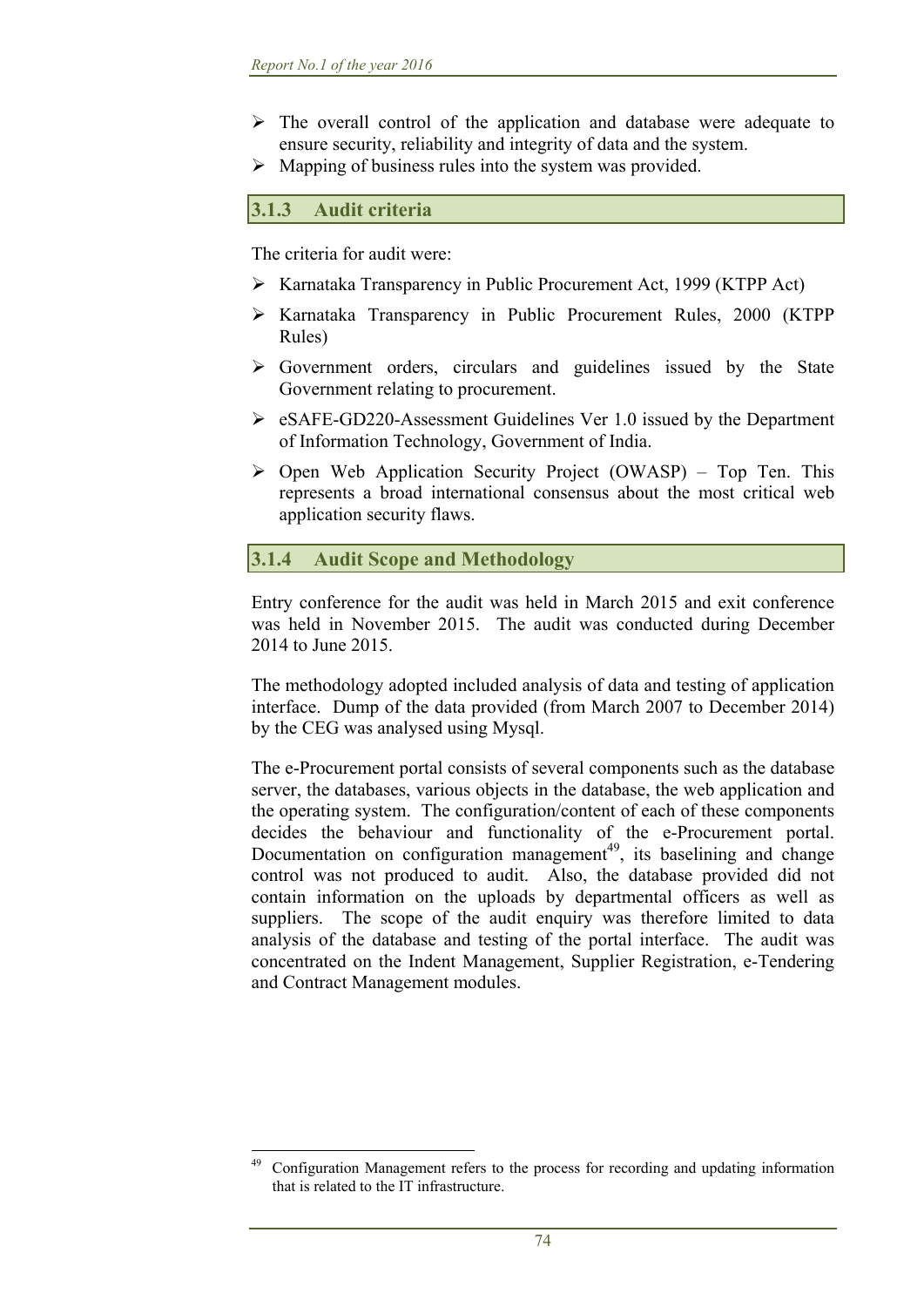# **3.1.5 Audit findings**

### *3.1.5.1 Transparency objectives not met*

#### *(a) Tender evaluation reports not published in the portal*

Section 14 of KTPP Act, 1999 read with Rule 26 of the KTPP Rules, 2000 states that Evaluation Report of the tender has to be published in the Tender Bulletin.

Audit, however, observed that the system had not ensured that such information is made available in the portal. For instance, audit found that when the tender submitted by a bidder was rejected, the system, except for showing the status of the bid of the bidder as rejected, did not display reason for rejection. Thus, the system lacks transparency.

The Government replied (November 2015) that e-Procurement portal provides option to upload the proceedings of tender evaluation which could be viewed by the participating bidders. Since the upload option was not made mandatory, the e-procurement portal did not display the tender evaluation and hence the bidder was unaware of the reasons for his rejection. It is seen that some of the appeals arising could be attributed to this which could have been avoided by *suo motu* disclosures. This is discussed in **paragraph 3.1.5.4**.

## *(b) Incomplete/Incorrect Status of tenders*

The life cycle of a tender starts with its publishing and ends with completion of the procurement process. The status of tenders at various stages was extracted by Audit from the portal. The data revealed inconsistencies. For e.g. the number of tenders which were under evaluation as on February 2015 was shown as 22,279. An analysis of these tenders showed that the earliest tenders were of Feb 2009 which cannot be the case, as the bid validity period of these tenders has expired. This incorrect status has a cascading effect on the data regarding the number of tenders for which evaluation has been completed and the number of tenders which have been awarded.

Audit observed that the tender inviting authorities had not updated the status of the tenders after the evaluation of the tenders was completed which has led to incorrect/incomplete status being depicted in the portal. The Government had not insisted that the tender inviting authorities update the status of the tenders. As a result, the information about the works completed or the works in progress could not be ascertained from the portal. Hence, no reliable database on goods, services, works and contractors was available from the portal.

The Government replied (November 2015) that periodic directions to user departments were being issued to utilise the e-Procurement portal for completion of all the tender activities which would result in automatically updating status of tenders. The reply is not acceptable as instructions will not be effective unless government makes it mandatory for all user departments to use the downstream workflows.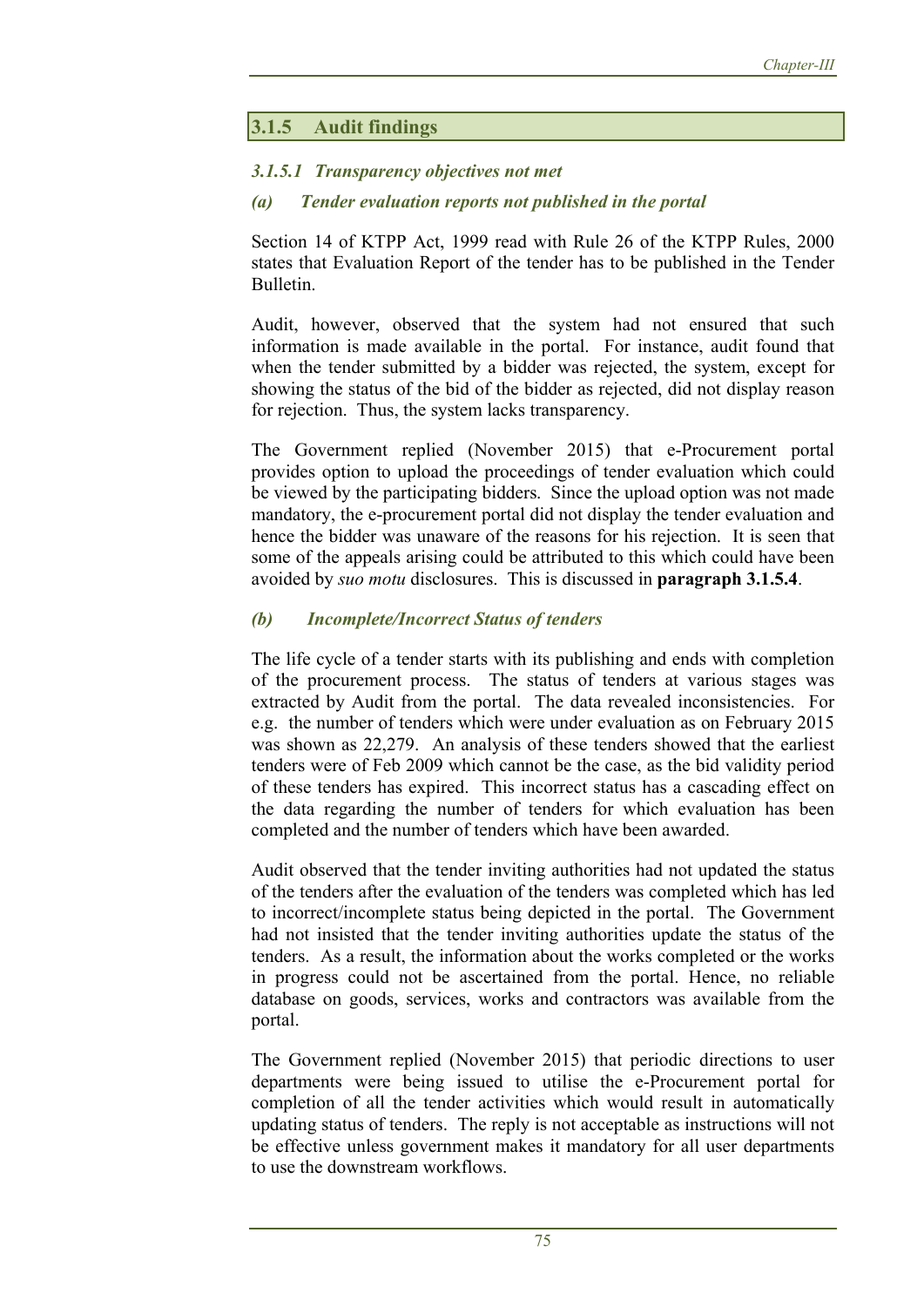## *(c) Incorrect disclosure of goods tenders*

The e-Procurement portal provides an interface to view the details in respect of bidder selected for the purpose of transparency and availability of pertinent information. In respect of goods tenders, however, it was seen that the information presented by the portal about the bidders selected was incorrect and ambiguous. A few illustrative instances are detailed in **Appendix-3.1.** 

The Government replied (November 2015) that the audit observation was noted and would be placed before Change Management Committee for implementation.

### *(d) Area wise information regarding tender not available*

While inviting tenders through the portal, the District and Taluk fields were not made mandatory, thereby giving a choice to the tender inviting authorities to either type in the same or not. This resulted in a possibility of the tender inviting authority not filling this data, thereby leading to insufficient data to provide information about ongoing works or completed works in a particular district/ taluk. Hence the district wise search in the portal was non functional. The user had to browse across all the departments and subordinate offices to filter all the tenders called for in a particular area. This resulted in lack of provision for viewing and for searching tenders area wise.

The Government replied (November 2015) that since the works could pertain to several districts/taluks, capturing of data was made optional. The reply is not acceptable as the system could have been designed to capture multiple districts.

## *3.1.5.2 Efficiency and Smart governance objectives not met*

Smart governance aids in increased transparency, monitoring and control of procurement processes. Issues of efficiency and smart governance arising due to failure to map business rules in the system are discussed separately under paragraph 3.1.5.4.

#### *(a) Contractors misleading the Government on tender capacity*

The KTPP Rules, 2000, provides for pre-qualification of tenders on the basis of financial status and capacity. In addition, the State Government in its circular and guidelines (December 2002 and October 2008) had laid down the method of calculation of Assessed Available Tender Capacity which involved value of completed works, existing commitments and ongoing works.

In order to assess the financial status and capacity of the bidder, a statement on existing commitments and ongoing works was made part of the bid document by the tender inviting authority. Also, functionality was provided in e-Procurement to assist the tender inviting authority to verify the tender capacity. Audit, however, observed that these functionalities were ineffective for the following reasons: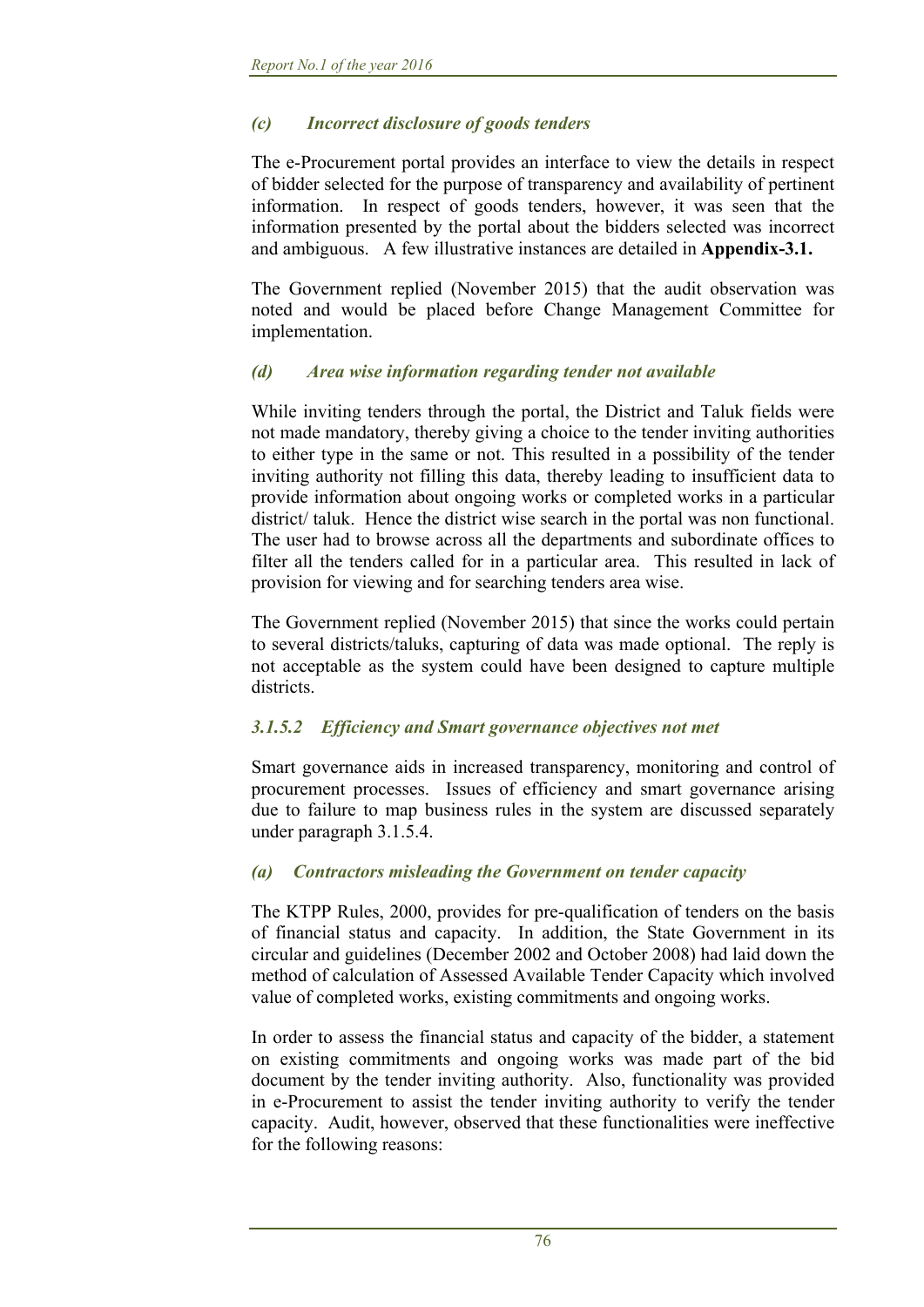- The supplier history information in the e-Procurement merely displayed details of supplier such as tender number, tender status, bid value and evaluation completion date. It did not show information on final bid amount, anticipated date of completion, stipulated date of completion, actual date of completion, quantity of work completed, status of work *etc*. In the absence of this vital information, the system could not calculate existing commitments, ongoing works or value of completed works of a contractor/supplier. Hence, the statement provided by the bidder was accepted as true.
- Regarding financial turnover of the bidder, the portal required the bidder to upload scanned documents supporting his financial turnover. The portal did not capture the financial turnover information in fields designed for that purpose. Since portal did not provide for appropriate fields which are inputs to calculate the financial turnover or the tender capacity, the eligibility with respect to financial capacity had to be worked out manually by the Tender Inviting Authorities.
- On account of not making the qualification criteria *viz*., tender capacity and past performance mandatory in the system, the tender inviting authorities did not consistently incorporate these requirements in their notice inviting tenders**.**

All the above, resulted in the works being awarded to ineligible supplier/ contractors. It is observed that out of 2,69,652 tenders that have been processed by the portal and out of 67,883 suppliers in the system, financial turnover of only 291 suppliers were available.

Thus, the incomplete and contextually inadequate information in the system would provide an opportunity for the bidder to suppress existing commitments and enhance his tender capacity, which ultimately would rule out new competition. Audit undertook a time consuming exercise of viewing web page after web page and downloading the scanned images uploaded by the bidders and identified a case of suppression of information and resultant award of tender to the ineligible contractor as shown below.

A contractor had submitted a bid (28 January 2013) for Tender notification KPWD/2012-13/RD/WORK\_INDENT13589 which was decided in his favour. As part of the bid documents uploaded, the contractor had disclosed that he had already submitted a bid for a work for  $\overline{3}3.75$  crore. On the contrary, Audit observed from the database of the e-Procurement portal that as on that date (28-Jan-2013), the said contractor had at least six bids **(Table-3.1)** which were under consideration amounting to a total Estimated Value of more than  $\overline{52}$  crore. The contractor, however, had not disclosed about other bids. All the six bids were submitted between 17 December 2012 and 23 January 2013 which are listed below. Out of these, the contractor had won five works estimated over  $\overline{444}$  crore (Sl.No. 1, 2, 3, 5 & 6).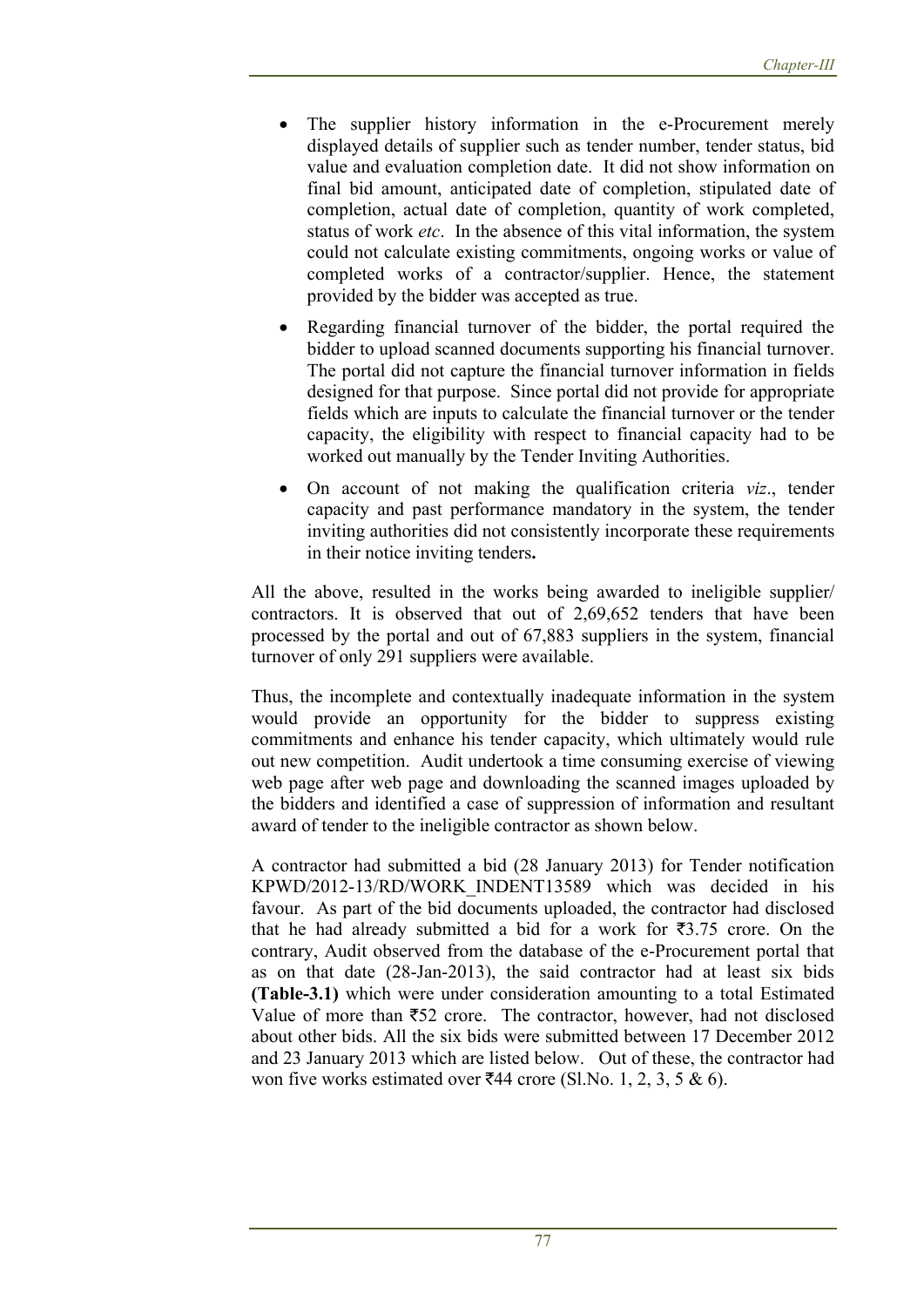| SI.<br>No.     | <b>Tender notification</b> | <b>Estimated</b><br>Value in $\bar{z}$ | <b>Bid submission date</b> | <b>Bid</b><br>number | Whether<br>disclosed |
|----------------|----------------------------|----------------------------------------|----------------------------|----------------------|----------------------|
|                | KRRDA/2012-13/KS 22-10     | 11,70,87,401                           | 2013-01-23 14:09:11        | B530897              | No                   |
| $\mathfrak{D}$ | KRRDA/2012-13/KS 21-10     | 10,73,64,134                           | 2013-01-23 14:07:41        | B527544              | No                   |
| 3              | KRRDA/2012-13/KS 21-06     | 10,57,03,719                           | 2013-01-23 12:27:39        | B531120              | No                   |
| $\overline{4}$ | KRRDA/2012-13/KS 26-08     | 8,03,46,823                            | 2013-01-23 12:26:46        | B531200              | N <sub>0</sub>       |
| 5              | KRRDA/2012-13/KS 26-05     | 7,78,04,701                            | 2013-01-23 12:25:39        | B531142              | No                   |
| 6              | KPWD/2012-13/RD/           | 3,75,26,075                            | 2012-12-17 10:38:18        | B494572              | Yes                  |
|                | WORK INDENT12307           |                                        |                            |                      |                      |

**Table-3.1 : Details of bids** 

(Source: e-Procurement database)

Calculations shown below reveal that his bid for tenders amounting to  $\bar{\mathcal{L}}20.10$  crore had to be rejected as his turnover was not sufficient to meet the requirements of the tenders.

The turnover of the contractor as per information available in the portal is shown in **Table-3.2**:

|  |  |  | <b>Table-3.2: Turnover of the contractor</b> |
|--|--|--|----------------------------------------------|
|--|--|--|----------------------------------------------|

| Year                                             | Turnover $(3)$ |  | Year    | Turnover $(3)$  |  |
|--------------------------------------------------|----------------|--|---------|-----------------|--|
| 2006-07                                          | 3,91,73,246    |  | 2009-10 | 20,03,12,601    |  |
| 2007-08                                          | 9,84,92,131    |  | 2010-11 | 28, 71, 37, 532 |  |
| 2008-09                                          | 11,57,32,965   |  | 2011-12 | 24,74,93,502    |  |
| Maximum turnover during these years 28,71,37,532 |                |  |         |                 |  |

(Source: e-Procurement portal)

The actual turnover requirement of the contractor is shown in **Table-3.3** 

| <b>Tender number</b>                           | <b>Estimated cost</b><br>(₹) | <b>Finalisation date</b>  | <b>Final turn over</b><br>requirement in<br>rupees $(\bar{z})$ | <b>Cumulative</b><br>requirement<br>(₹) | <b>Eligibility</b> |
|------------------------------------------------|------------------------------|---------------------------|----------------------------------------------------------------|-----------------------------------------|--------------------|
| KPWD/2012-<br>13/RD/WORK INDENT12307           | 3,75,26,075                  | 23/02/2013 03:59<br>PM.   | 7,50,52,000                                                    | 7,50,52,000                             | <b>Yes</b>         |
| KRRDA/2012-13/KS 21-06                         | 10,57,03,719                 | 25/02/2013 03:44<br>PM.   | 7,92,77,790                                                    | 15,43,29,790                            | Yes                |
| KRRDA/2012-13/KS 21-10                         | 10,73,64,134                 | 25/02/2013 03:52<br>PM.   | 8,05,23,101                                                    | 23,48,52,891                            | Yes                |
| $\ast$<br>KRRDA/2012-13/KS 22-10               | 11,70,87,401                 | 25/02/2013 04:28<br>PM.   | 8,78,15,551                                                    | 32,26,68,442                            | N <sub>0</sub>     |
| $\ast$<br>KRRDA/2012-13/KS 26-05               | 7,78,04,701                  | 25/02/2013 04:37<br>PM    | 5,83,53,526                                                    | 38, 10, 21, 968                         | N <sub>0</sub>     |
| KPWD/2012-13/RD/<br>$\ast$<br>WORK INDENT13589 | 64, 63, 299                  | 21/03/2013<br>15:26:21 PM | 67,40,000                                                      | 38,77,61,968                            | N <sub>0</sub>     |
| * works awarded in excess of<br>eligibility    | ₹20.10 crore                 |                           |                                                                |                                         |                    |

**Table-3.3: Actual turnover requirement for the tenders**

(Source: e-Procurement database)

It can be seen that the contractor was awarded works worth  $\bar{\tau}$ 20.10 crore in excess of his financial capacity.

Thus, despite e-Procurement being in possession of all the information indicating that the tenderer is ineligible, these works were awarded to the ineligible contractor. This is because the e-Procurement system is ineffective in implementing the business rules of GoK.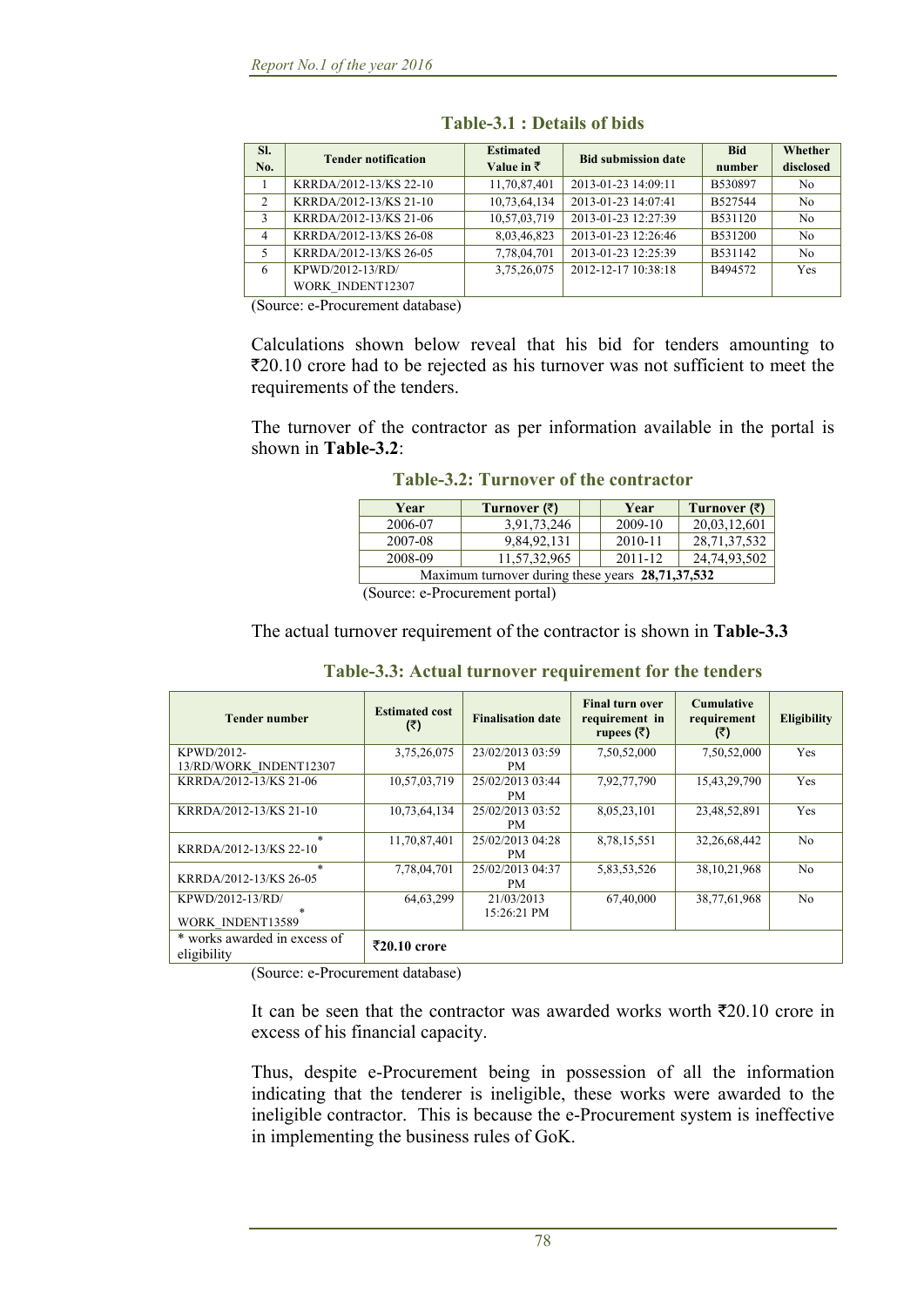For every tender awarded to an ineligible contractor in excess of his capacity, a deserving contractor was denied the opportunity and government lost its chance to increase the breadth of its contractor pool. This prevented e-Procurement from helping the Government achieve its objectives of cost savings through higher competition as competition is prevented from growing.

This is indicative of ineffective requirements gathering and requirements communication, inadequate customisation of the software to meet the business rules of GoK, and poor testing of the system. This impacts the objective of smart governance in implementing e-Procurement.

The Government replied (November 2015) that the above lapse would be taken care in the envisaged e-GP  $2.0^{50}$ .

## *(b) Management of password*

One of the objectives of the e-Procurement project was bringing about transactional effectiveness by eliminating or automating non-value adding steps within the procurement to enable efficient and effective processes.

We observed that about 900 to 1,200 requests for change of password per year had taken place between the stakeholders and the management due to users request or password being forgotten.

The service provider, however, had not taken steps to overcome this deficiency in the portal using alternative channels built into the online platform. This would have reduced the correspondence regarding resetting of password to a large extent and also ensured achievement of the envisaged objective mentioned above.

The Government replied (November 2015) that management of password by using Mobile One facility was being considered.

## *(c) Non-creation of centralised catalogue*

The catalogue management module in e-Procurement has to ensure the best price of goods and services across all departments to achieve the objective of internal arbitrage. However, it was seen that the design of tables relating to the catalogue management module did not have the flexibility to permit this, as each department had a different catalogue organised hierarchically based on the items created under that department. Also, this defect in the design resulted in the system not being able to automatically display the last purchase rate of the item which was intended to be purchased by any entity presently. This was due to the same item being identified by different item codes and IDs in different catalogues by different departments.

The Government replied (November 2015) that centralised item code catalogue management was noted to be implemented in e-GP 2.0.

 $50$  e-GP 2.0 is the next generation e-Government Procurement System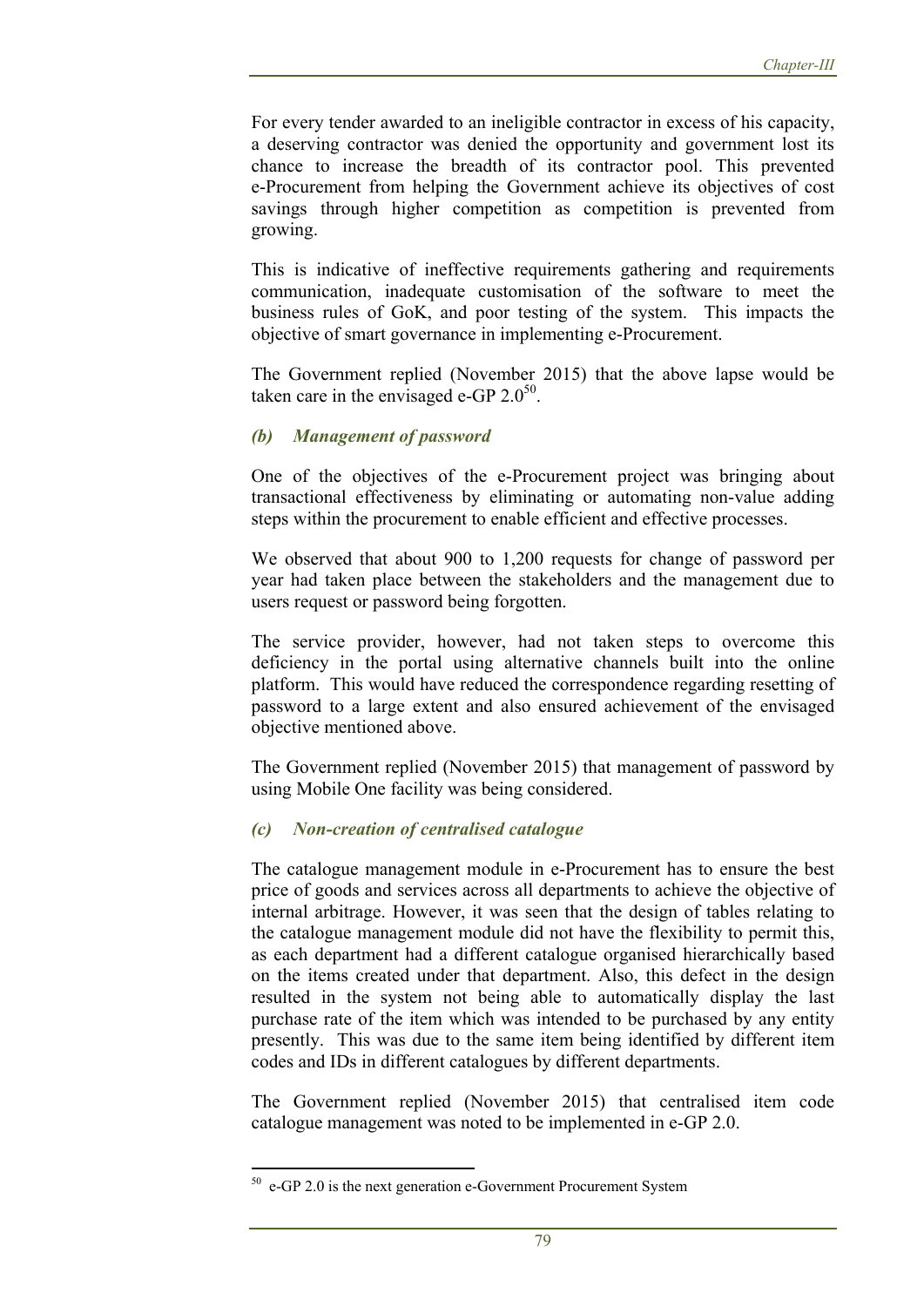#### *(d) Submission of Earnest Money Deposit by way of Financial Instruments*

The KTPP Rules, 2000, defines Earnest Money Deposit (EMD) as amount required to be deposited by a tenderer along with his tender indicating his willingness to implement the contract. Further, the EMD could be submitted in full cash or partly by cash and partly by instruments such as Bank Guarantee, Demand Draft, Savings Certificate *etc*.

When the EMD is collected partly by cash and balance through other instruments, the tenderer has to make online payment of the cash portion and attach scanned copies of financial instrument which has to be submitted to the tender inviting authority in original later.

Audit, however, observed that there was no uniform timeline prescribed for submission of EMD by means of financial instrument (original). Hence, each tender inviting authority prescribed different periods *viz*., on or before the last date and time of bid submission, before the date of opening technical bid and at the time of opening technical bid.

On analysis of data, we observed that there were cases where a tenderer did not submit original bank guarantee in as many as 37 times and the EMDs were not forfeited.

The above scenario did not ensure adequate control with the tender inviting authority, and these weaknesses were misused by some of the tenderers by not submitting original bank guarantees. The Government replied (November 2015) that the issue was discussed in various Steering Committee Meetings and also stated that the CEG intends to develop a system required for implementation of electronic Performance Bank Guarantee (ePBG) in e-Procurement system.

## *(e) Work queue and prioritisation of tasks*

The dashboard of the e-Procurement portal displays a chronological list of pending tasks pertaining to the user of a department who has logged in. Generally, the tasks are grouped into Indent, Notice inviting tender/Detailed tender schedule/ Addendum/Corrigendum, Purchase request, Purchase order, Contract Management-Bill approval, Contract Management – Contract approval *etc*. We observed that the user could attend to the tasks in any order in the pending list.

The Government replied (November 2015) that though each task was classified and placed chronologically, there was no hard and fast rule to dispose the task in the same chronological order. The reply is not acceptable as there was no exception report to monitor cases where tasks were disposed out of turn ahead of other pending tasks. Thus there was no way to monitor tasks disposed out of turn.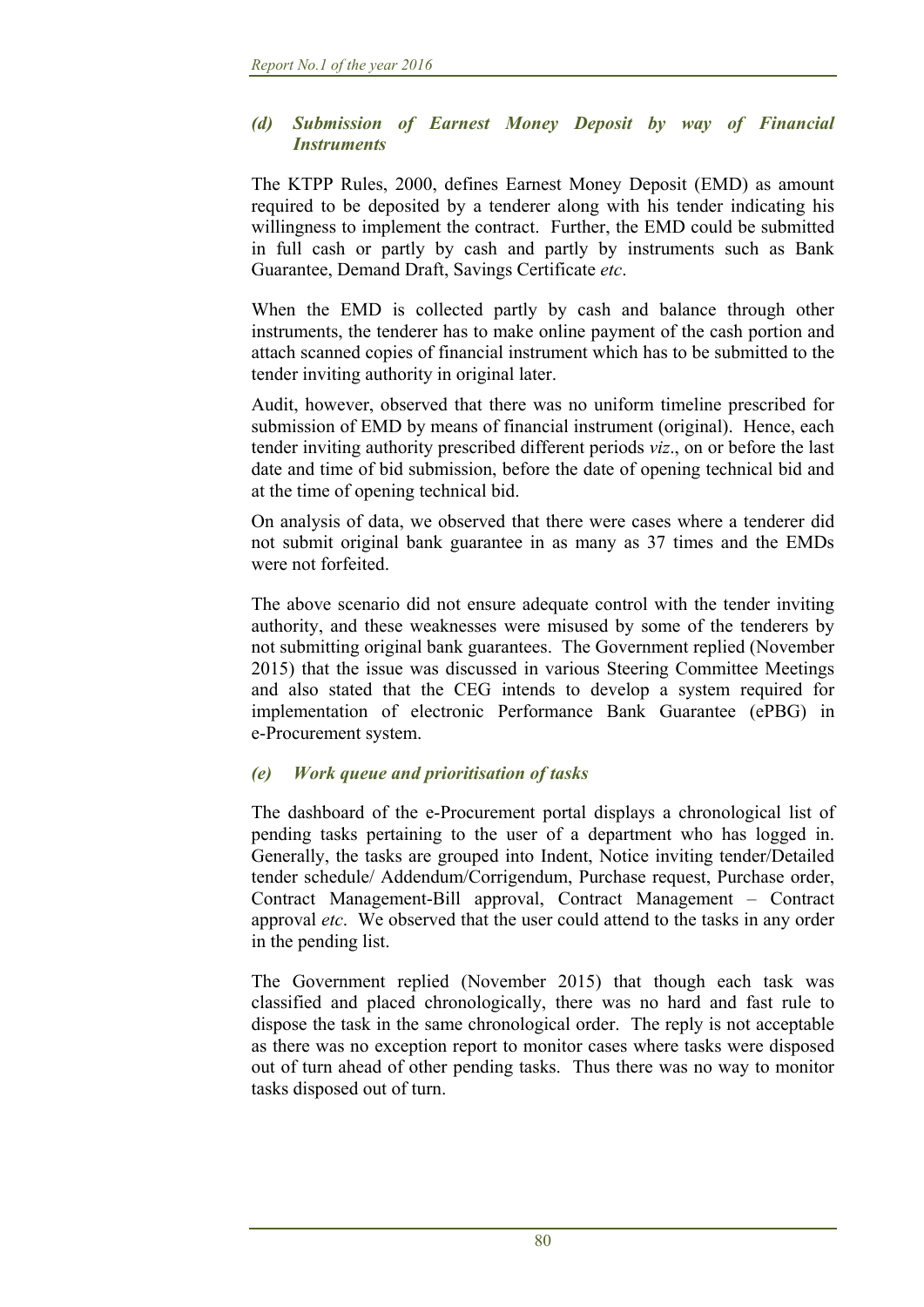#### *(f) Management of Earnest Money Deposit*

The bidders along with bid documents, make payment towards tender processing and also EMD. In case of successful submission of bid through e-Procurement portal, EMD is retained till tender is awarded to successful bidder, and the EMDs in respect of unsuccessful bidders are to be refunded. An analysis of the database pertaining to e-Procurement revealed the following:

- $\triangleright$  There were 7,371 cases where contractors had not completed submission of their bids. Since the system allows the users to make payments prior to submission, the system had accepted both the payments towards tender processing fee and EMD in all the above cases. The EMD with respect to the said cases worked out to  $\overline{593.60}$  crore. Since the system had not been incorporated with automatic refund of EMD in such cases, the refund had to be initiated by the tender inviting authority. Due to delay in initiation of refund, as on December 2014, there were 5,858 cases pending with EMD amounting to  $\overline{6}63.52$  crore.
- $\triangleright$  Further, we observed that as of July 2014, there was EMD amounting to  $\bar{z}1,123$  crore with the CEG which was to be refunded to the unsuccessful bidders (1,37,415 bids). Year-wise breakup of such bids is detailed in **Table-3.4**.

| Table-3.4: Year wise breakup of unsuccessful bids |            |  |              |             |  |
|---------------------------------------------------|------------|--|--------------|-------------|--|
| Year                                              | No of bids |  | Year         | No. of bids |  |
| 2008                                              | 101        |  | 2012         | 8,340       |  |
| 2009                                              | 810        |  | 2013         | 29,589      |  |
| 2010                                              | 2,848      |  | 2014         | 86,550      |  |
| 2011                                              | 8,356      |  | Without date | 82          |  |
| ---<br>$\overline{\phantom{a}}$                   | .<br>----  |  |              |             |  |

**Table-3.4: Year wise breakup of unsuccessful bids** 

(Source: Database provided by CEG)

The system, however, was not designed to issue any alert to the tender inviting authority about the pendency position.

 $\triangleright$  Analysis of the data in respect of refunds already made showed that in respect of 1,48,731 cases, the refund ranged between 10 to 2,099 days. In addition to the above, there was delay of 10 to 1,644 days in 7,508 cases from the date of instruction received for refund by the respective department and the actual date of refund.

The Government replied (November 2015) that CEG has taken action to inform the departments regarding pendency of refund of EMD. The reply is not satisfactory, as the CEG could consider automation of refund of EMD.

**Recommendation-1:Scope for automatic refund of EMD should be explored to overcome the delay in the process.** 

#### *3.1.5.3 Security and Integrity*

#### *(a) Bidder's identity disclosed prior to closing of tender date-Application did not implement security*

Rule 15 to 19 of the KTPP Rules, 2000 specifies procedures for receipt and opening of tenders wherein it states that the bidder's identity should not be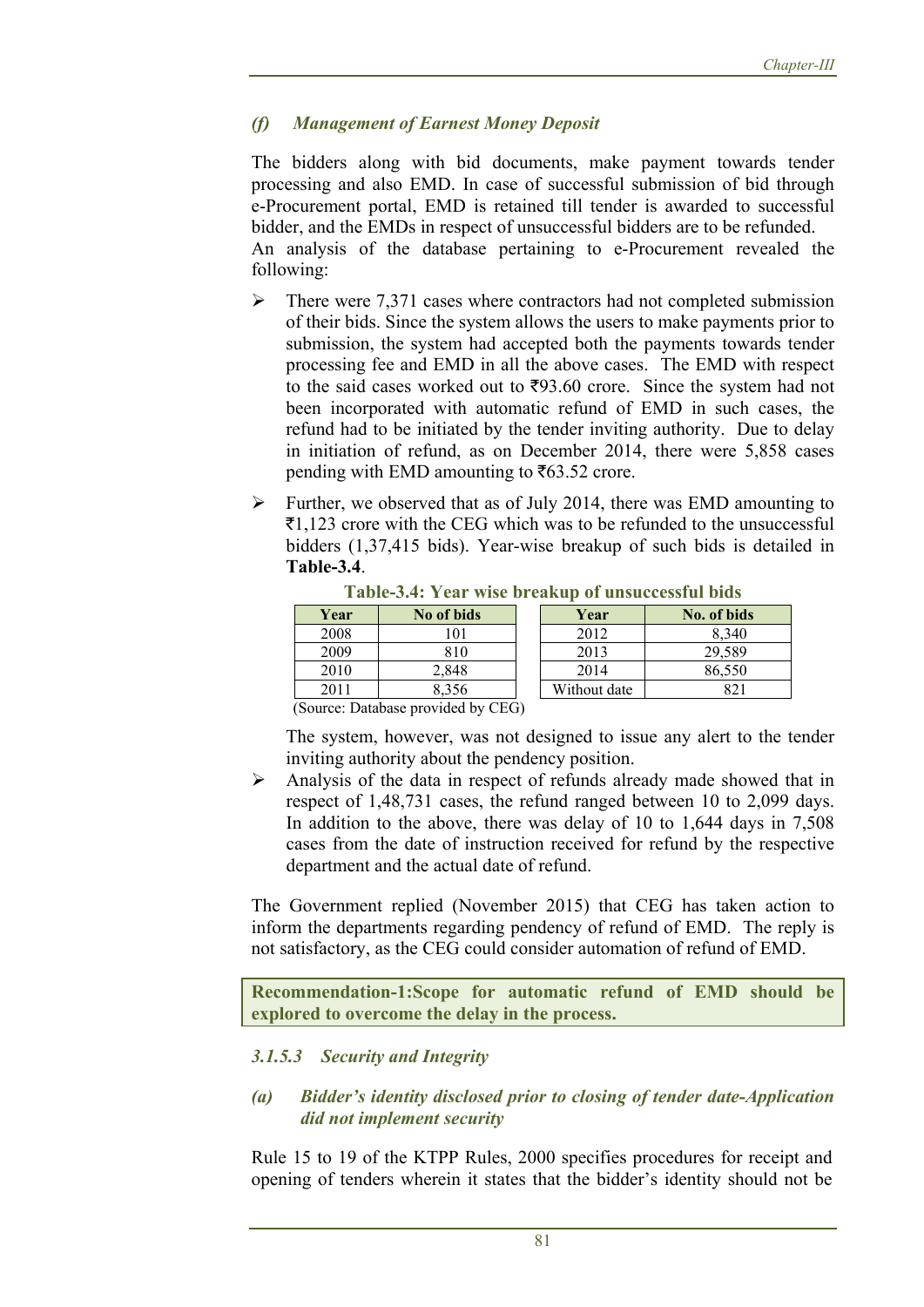disclosed prior to the date of opening of tender. However, e-Procurement has not ensured free and fearless participation of bidder and participation with anonymity as envisaged in the KTPP rules.

Audit observed that it was possible to know the identities of bidders (such as name, address and phone number) who were participating in the tender, prior to closing of the tender. This was due to insecure coding practices in the application.

Instances where the audit could ascertain the identity of the bidders when bids were still open are brought out in **Table-3.5.**

| <b>Tender Number and name</b>                                       | <b>Tender</b><br><b>Closing time</b> | Date and time when audit<br>penetrated the system and<br>accessed the bidder<br>information |
|---------------------------------------------------------------------|--------------------------------------|---------------------------------------------------------------------------------------------|
| KPWD/2015-16/OW/WORK INDENT20311                                    | 25/06/2015                           | 24/06/2015                                                                                  |
| Improvements & Widening of Baloba cross to Khadaklat Kothali        | 16:00:00                             | 16:57                                                                                       |
| Shantigiri Chinchani road from Km No, 13.65 to 15.25, (Kothali      |                                      |                                                                                             |
| to SH-18) 16.20 to 18.95 (Shantigiri X to Shantigiri) $\&$ 19.30 to |                                      |                                                                                             |
| 21.10 (Kuppanwadi to kuppanwadi X) In Chikodi taluka of             |                                      |                                                                                             |
| Belagavi Dist under HoA:5054-Plan-MDR-Imp-2014-15-App-E             |                                      |                                                                                             |
| $CEG/12/Sec-I.an/2015$                                              | 30/06/2015                           | 24/06/2015                                                                                  |
| Procurement of SPAM Filtering Software                              | 17:00:00                             | 12.45                                                                                       |
| CEG/15/SEMT/2015                                                    | 06/07/2015                           | 24/06/2015                                                                                  |
| ICMS PMU High Court of Karnataka                                    | 17:00:00                             | $12.43 \text{ pm}$                                                                          |

#### **Table-3.5: Instances where identity of the bidders were disclosed prior to closing date**

(Source: e-Procurement portal)

The Government replied (November 2015) that the CEG has taken steps to rectify the problem during November 2015.

#### *(b) Improper implementation of digital signature*

According to the 'Guidelines for Usage of Digital Signatures in e-Governance' Version 1.0 (December 2010), Government of India, a digital signature is an electronic signature that can be used to authenticate the identity of the sender of a message or the signatory of a document, and to ensure that the original content of the message or document that has been sent is unchanged. Thus, digital signatures provide message authentication, message integrity and message non repudiation.

Analysis of the working of the portal showed that for each form various decisions were involved by various user categories. Illustrative forms are listed in **Table-3.6.** 

| Form                                     | <b>User category</b> | <b>Decision involved</b>            |
|------------------------------------------|----------------------|-------------------------------------|
| Project Approval Decision                | Departmental         | Approve/Reject/Send back for        |
|                                          | officer              | clarifications/Delegate             |
| Letter of intent acceptance or rejection | Contractor           | Accepted / Rejected / Clarification |
| Performance Guarantee Submission         | Contractor           | Accepted / Seek clarification       |
| Contract approval page                   | Departmental         | Approve/Reject/Send back for        |
|                                          | officer              | clarifications/Delegate             |
| Review performance guarantee submission  | Departmental         | Accepted / rejected                 |
|                                          | officer              |                                     |

**Table 3.6: Decisions involved in various forms** 

(Source: e-Procurement portal)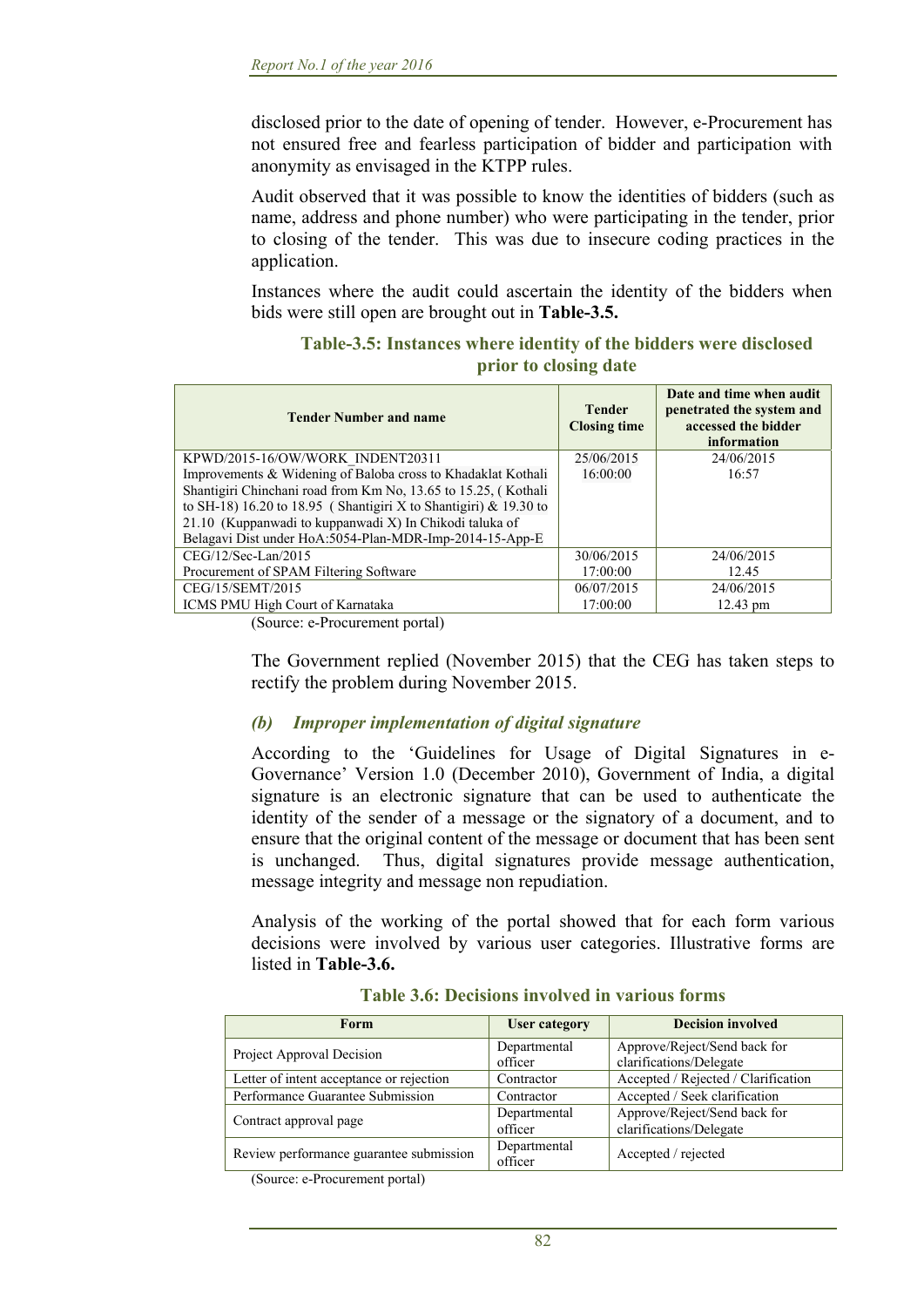We however observed that the interface allowed the user to sign the form even prior to selecting the decision and thus the signature did not contain and bind the decision to the signer. Hence, all the data compiled from such forms suffered from uncertainty about message integrity and non repudiation was not captured reliably.

The Government replied (November 2015) that matter with respect to works tender was addressed and action would be initiated with respect to Goods and services tenders.

#### *(c) Security risk due to defective implementation of two factor authentication*

The e-Procurement portal has the option to enforce two factor authentication by way of user-id and password followed by digital signature of the user. The two factor authentication is used to prevent access to further application functionality such as menus or links that could be used by the authenticated users only. Audit, however, noticed that due to defective implementation of the two factor authentication system, the user was able to access application functionality bypassing the two factor digital signature authentication. This posed a security risk as the application was trusting the browser and not validating the browser requests at server side.

This occurred due to improper session<sup>51</sup> management<sup>52</sup> for authentication. The Government replied (November 2015) that issue was fixed by the Partner in July 2015.

#### *(d) System vulnerable to hacking by hijacking tasks*

The e-Procurement portal has implemented workflows for various items of work or actions to be performed by different users *viz*., all Government officials and contractors. Activities such as initiation, forwarding approval, acceptance, rejection, appeal *etc*., are presented to the users in the form of a dash-board, when they login to the system, which acts as a logical "in-tray" for the users.

Audit observed that the tasks lying in the dashboard of a user could be removed by any other user (attacker) and the task gets transferred to the attacker's control. A security weakness in the e-Procurement workflow engine, availability of task reference (Task-Ids identifying the tasks are serially numbered and available in the  $URLs<sup>53</sup>$ , and inconsistency in authorisation checks in e-Procurement application enabled attackers to hijack tasks belonging to other users. The application was not consistently verifying whether the user requesting a resource is authorised to access it, thereby violating the standard of security<sup>54</sup>.

 The user interacts with the web application by way of Hyper Text Transfer Protocol

requests and responses. This is termed as a session 52 A3 Broken authentication and session management

<sup>53</sup> Uniform resource locaters

<sup>&</sup>lt;sup>54</sup> OWASP 2013 A4 Insecure Direct Object Reference and A7 Function level access control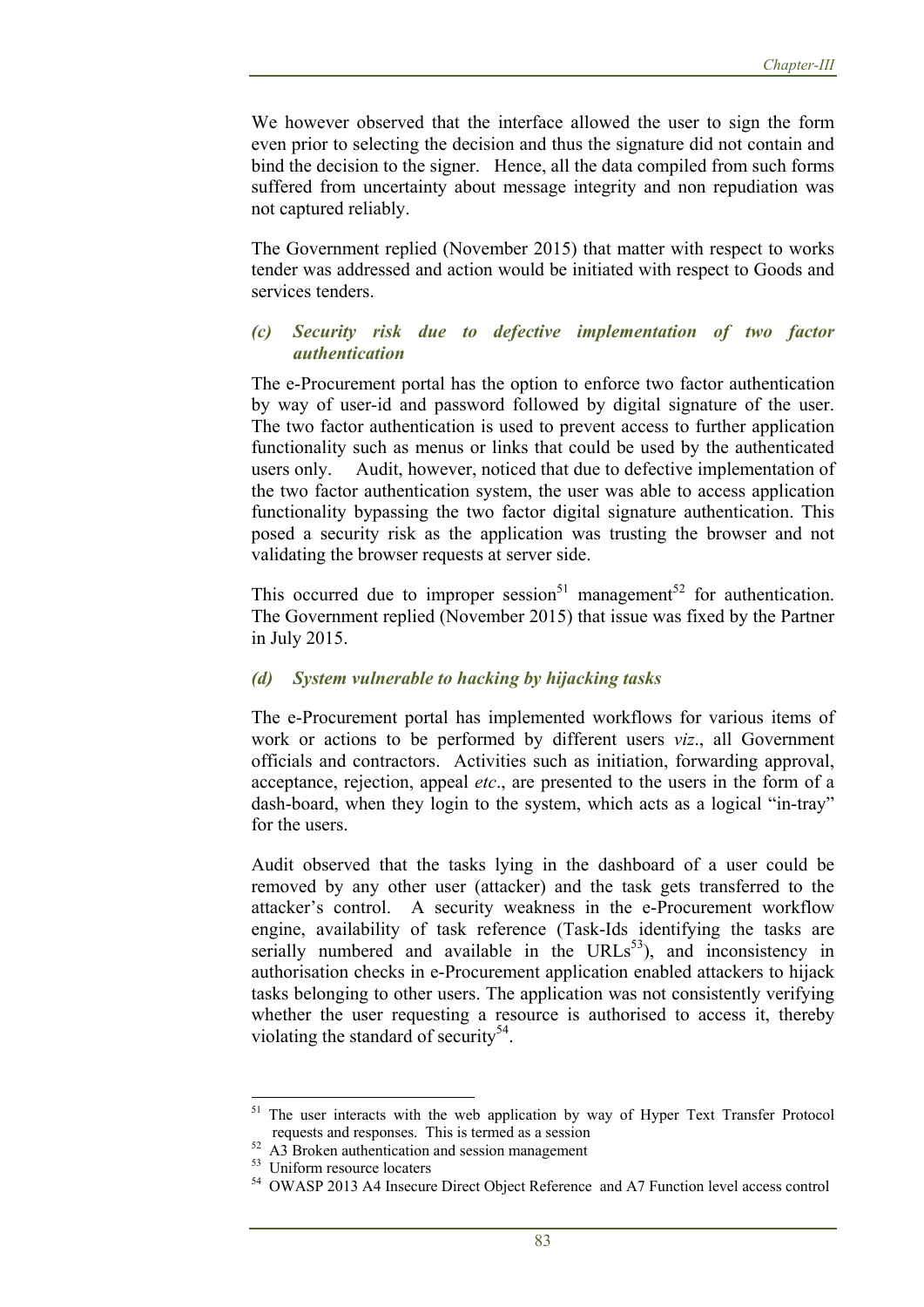This weakness breached confidentiality, made tasks vulnerable to attacks, and affected the integrity and reliability of the system. This arose because the system generated the web pages with menus to execute only authorised functions but did not perform appropriate server side validation.

The attack was demonstrated by audit to the Department. After the issue was pointed out in audit, the Government replied (November 2015) that issue was fixed by the Partner.

## *(e) System vulnerable to hacking through session hijacking*

Sessions provide the application the ability to establish access rights that apply to each and every interaction a user has with the web application for the duration of the session. Each session is identified by a session id. In this regard, Audit observed that the system was not protecting user sessions and was permitting scripts to be injected in the system. This allowed the attacker to remotely collect the session id of the victim, and enter into his session. Hence, the system was open to session hijacking which constituted a serious vulnerability. The vulnerability could be used to impersonate the victim, terminate their sessions, view their activities and menus, *etc*. In short, it compromised confidentiality as well as security in the system.

The Government replied (November 2015) that issue was fixed by the Partner after audit observation was issued.

**Recommendation-2: Periodic security reviews should be conducted to plug security weaknesses in the system.** 

#### *(f) Digital signatures not appended to the communications*

All the correspondence in the portal had to be digitally signed by the Tender Inviting Authority as defined in Request for Proposal under Public Key Infrastructure Digital Signature Certificate. We observed that none of the communications issued by the tender inviting authority were digitally signed. They were either unauthenticated plain Word or Portable Document Format (PDF) files which were neither embedded with digital signatures nor accompanied by digital signatures. Hence, these unauthenticated documents did not bind the issuer to the documents issued.

The Government replied (November 2015) that some of the documents provided by the department could be used by the bidders without changing the format or content. It also stated that at any point of time the correctness of the documents could be verified from those available in e-Procurement portal. The reply is not acceptable as all the documents available in the portal were not digitally protected and hence were susceptible for alteration during transit.

#### *(g) Disaster Recovery: Non-availability of disaster recovery site*

Business continuity planning refers to working out how to stay in business in the event of a disruption. Disaster recovery is a critical component of business continuity planning. In respect of e-Procurement, though the disaster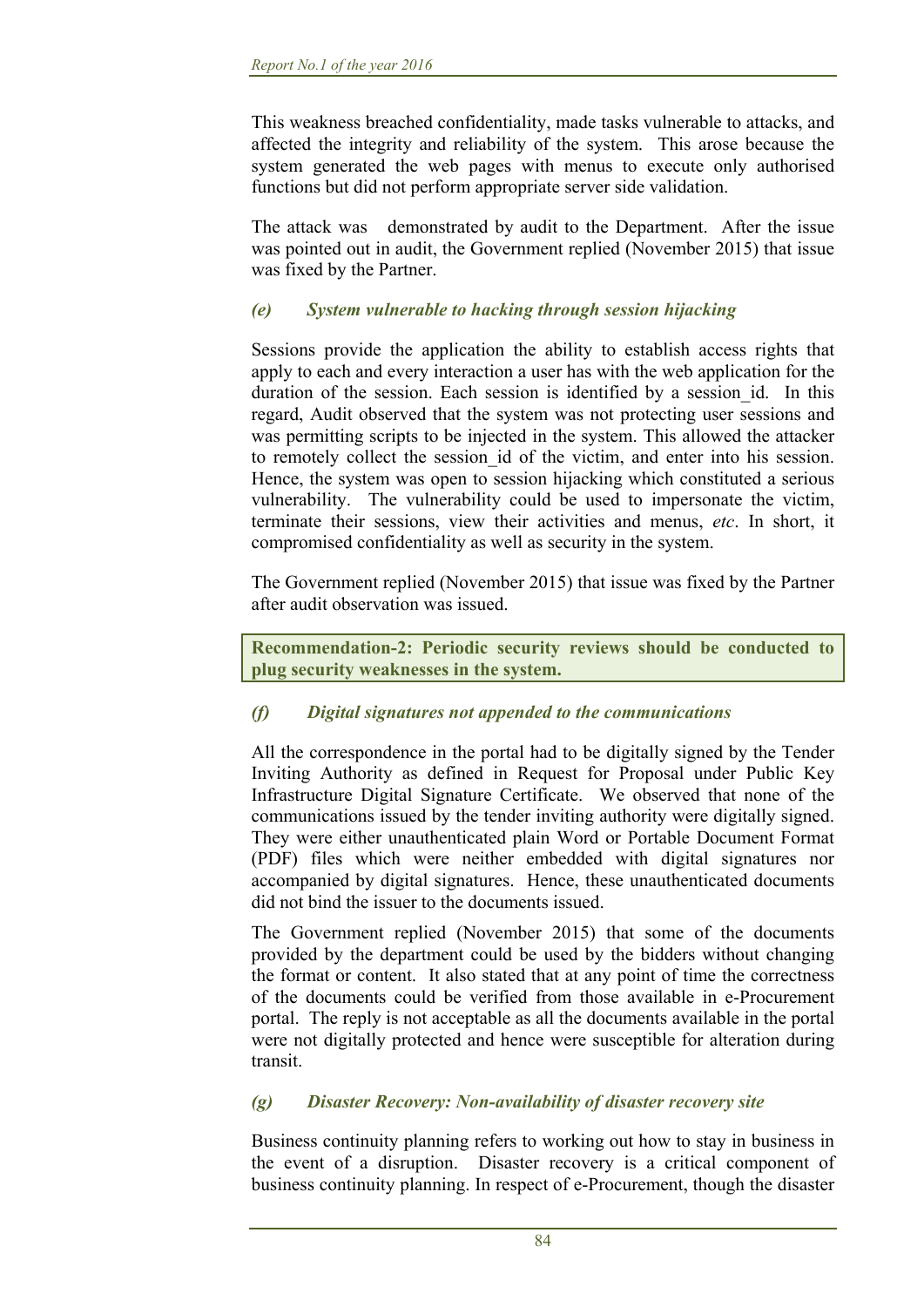recovery site has been envisaged to be set up at Suvarna Soudha, Belagavi, it is yet to be created. Instead, site replication is carried out at another storage system at State Data Centre, Bengaluru for faster retrieval of data in the event of a storage failure. However, this does not ensure continuity of business in the event of a disaster affecting the State Data Centre in Bangalore.

# *3.1.5.4 Mapping of business rules*

## *(a) Poor implementation of Contract Management Module*

The Contract Management module deals with the processes involved between the issuance of the work order and the final payment of bills to the contractor. The implementation of this module would *inter alia*, enable the Government to maintain an overview of works in progress and build a repository of information that could be used to measure the performance of a contractor.

The data generated by the contract management module is also used in the etendering module during the technical bids evaluation where bid capacity is to be assessed.

Analysis of e-Procurement data showed the following:

| Total number of works tenders floated through the portal <sup>55</sup>                           | 1,47,168 tenders |  |  |
|--------------------------------------------------------------------------------------------------|------------------|--|--|
| Number of tenders where the contractor selection has been $\Big  1,28,453$ tenders<br>completed. |                  |  |  |
| Number of works whose contract management is handled in $e$ - $\vert$ 41 tenders<br>Procurement. |                  |  |  |

Thus, against 1,28,453 works where contractor selection has been completed, the contract management information was available in e-Procurement only in respect of 41 works. This indicated poor implementation of contract management module. Poor availability of contract management information had cascading impacts on tender evaluation processes as the latter requires contract management data for technical evaluation processes.

The Government in reply (November 2015) stated the following:

 $\triangleright$  The Contract Management Module was dependent on (i) treasury system to integrate with e-Tendering modules, (ii) banks to integrate with e-Payment system, (iii) capacity of contractor to enter milestones, (iv) availability of Information Technology (IT) and network infrastructure in all locations *etc*., and hence could not implement the said module. The reply, however, is not acceptable. From the proceedings of the Tenth meeting of Steering Committee (March 2015) it is evident that the Contract Management Module was not used due to bugs in the application and that the Partner was unwilling to make changes to the software as required by the departments (business rules) but tried to enforce existing version of the software on the users. Further, it was noticed that there was negligible training in the area of Contract Management Module.

<sup>55</sup> Tenders in "Published', "Closed", "Under\_Evaluation" or "Evaluation\_completed" status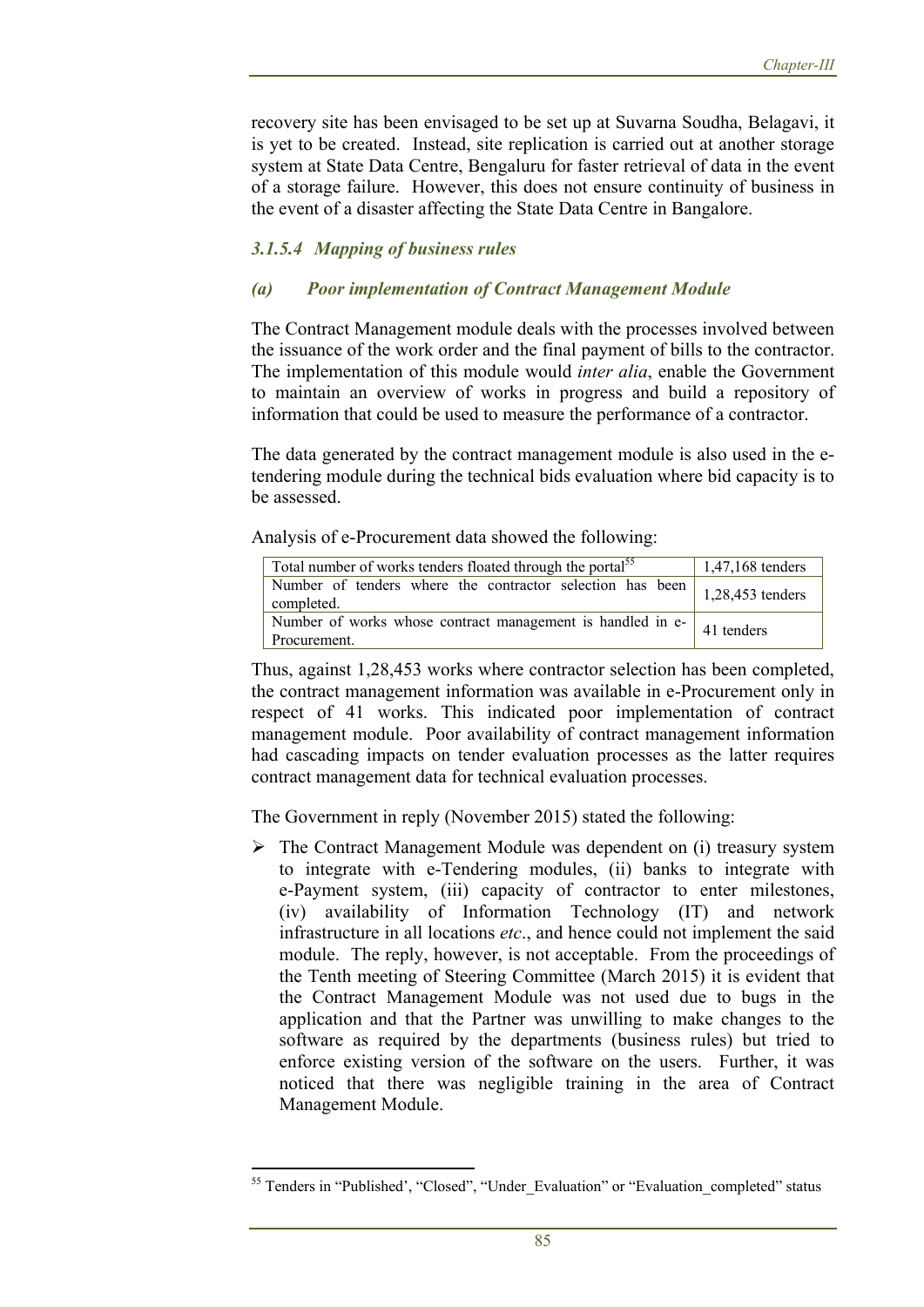$\triangleright$  Government has also conceded the poor uptake of Contract Management module and stated that a three member committee has been constituted to analyse the root cause for the poor uptake.

**Recommendation-3: Government should ensure incorporation of the business rules relating to contract management processes and enforce the implementation and utilisation of the Contract Management Module to optimise the functioning of the tender process.** 

## *(b) Appeals pending*

The KTPP Act, 2000, read with KTPP Rules provide for appellate authorities to hear appeal from any tenderer aggrieved by an order passed by the tender accepting authority. The authorities shall as far as possible dispose of the appeal within thirty days from the date of filing.

Analysis of the database of the portal showed the following:

 $\triangleright$  As at the end of December 2014, out of 1,665 appeals submitted by different tenderers, decision was taken only in respect of 431 cases. There was no response from the appellate authorities in respect of balance 1,234 cases. The appeals pending during the period December 2008 to December 2014 are indicated in **Table-3.7** below:

| Year from which appeal pending                         | <b>Number of appeals pending</b> |
|--------------------------------------------------------|----------------------------------|
| 2008                                                   |                                  |
| 2009                                                   | 21                               |
| 2010                                                   | 62                               |
| 2011                                                   | 126                              |
| 2012                                                   | 235                              |
| 2013                                                   | 299                              |
| 2014                                                   | 490                              |
| 111<br>$\sim$ $\sim$<br>$\sqrt{2}$<br>$\mathbf{r}$ , 1 | $\sqrt{ }$                       |

**Table-3.7: Period of appeals pending** 

(Source: Database provided by centre for e-Governance)

- $\triangleright$  One of the reasons for appeals pending was due to appellate authorities not logging into the portal. The portal however, was not designed to alert the user automatically after completion of the period prescribed. As at the end of December 2014, against 634 appellate authorities, while 166 had never logged into the portal, 332 appellate authorities had not logged into the portal for over three months.
- $\triangleright$  The second reason for appeals pending was wrong mapping of appellate authorities in the portal. According to KTPP Rules, the Head of the Department was the Appellate Authority in case of tender accepting authority being subordinate to the Head of the Department. In case of tender accepting authority being Head of the Department, local authority, State Government Undertaking, Board, Body Corporate or any other authority owned or controlled by the Government, Government was the appellate authority. In this connection, we observed that in the e-Procurement system, the appellate authority role was assigned to the Government, irrespective of the tender accepting authority, which was contrary to the rules specified.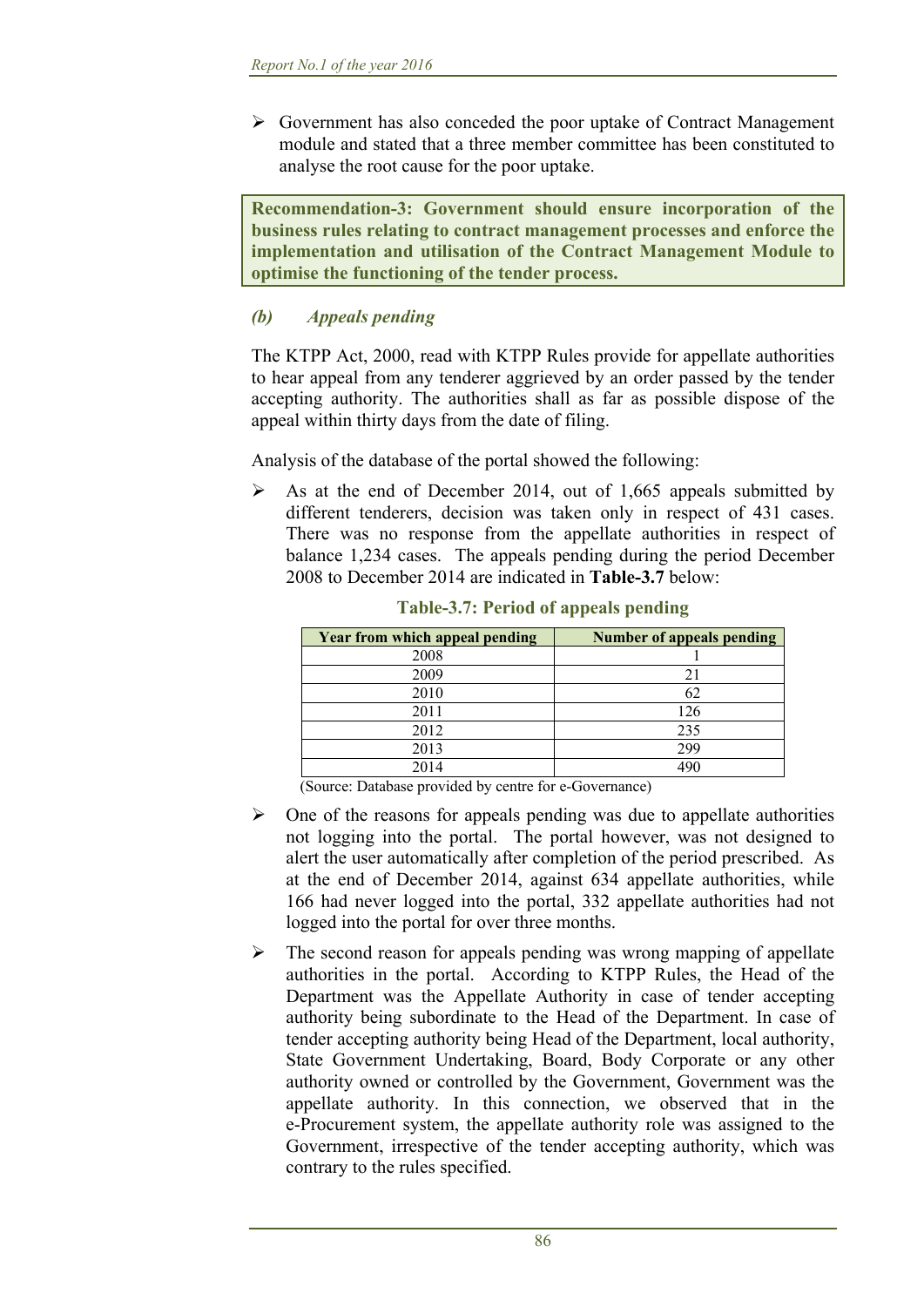Review of appeals showed that the interface does not provide for categorisation of appeals and most of the reviewed cases are seeking reasons for rejection which could have been addressed by publishing the tender evaluation reports in the portal which has already been discussed in paragraph 3.1.5.1(a) above.

The Government replied (November 2015) that the portal was designed as per the specifications under KTPP Act and the concerned departments had to ensure its utilisation.

**Recommendation-4: Government should conduct training programmes for higher authorities to sensitise them to the importance of using the portal** 

# *(c) Blacklisting of Contractors*

During the period 2012-14, eight contractors were blacklisted by various departments. Analysis of the supplier data in the portal, however, showed no such contractors to have been blacklisted. By not creating such facility in the portal, there was a risk of entrusting the works to blacklisted contractors.

The Government replied (November 2015) that various modalities of blacklisting contractors are being considered by them. The reply is not acceptable as the blacklisted suppliers are not shown as such in the portal.

## *(d) Work flow for handling short term tenders*

The KTPP Rules, 2000, states that the tender inviting authority had to ensure that sufficient time is provided for submission of tenders. The minimum period for tenders up to  $\bar{\tau}$  two crore in value is thirty days and in excess of  $\bar{\tau}$  two crore in value is sixty days. Further, any reduction in time is to be specifically authorised by an authority superior to the Tender Inviting Authority and the reason for such reduction has to be recorded. Thus there is a difference between the approval workflows of short term tenders and full term tenders as the reasons for reduced tender period have to be specifically captured.

From the data, we observed that between November 2007 and December 2014, of the 2,69,941 tenders being floated through the portal, period in respect of 2,26,849 tenders was less than the minimum period prescribed in the KTPP Act, 1999. In this regard, we observed that:

- The system did not apply minimum default tender periods for tenders based on their estimated cost;
- The workflow did not mandatorily record reasons for calling tenders with less than the minimum period prescribed in the KTPP Act, 1999.

As the reasons for resorting to short term tendering were not consistently recorded, the objectives of transparency, increase in competition and smart governance were adversely affected.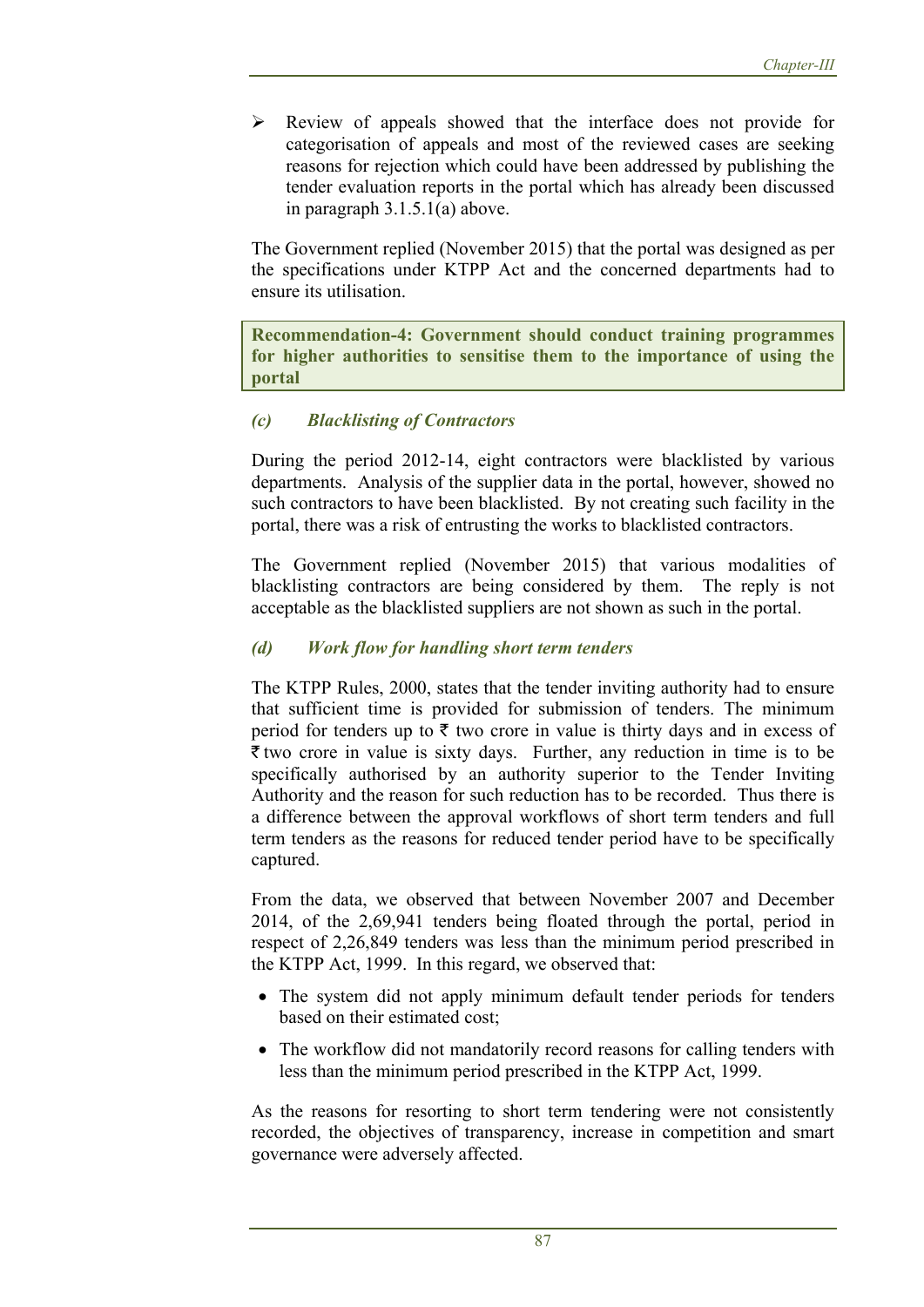The Government replied (November 2015) that long duration for bid submission did not ensure more participation. It further stated that e-Procurement portal was designed in accordance with functional requirements of KTPP Act, 1999. The reply was not acceptable as the provision under the said Act was envisaged to ensure more participation. Further, since the reasons for calling tenders with less than the minimum period prescribed in the KTPP Act, 1999 was not recorded mandatorily, the portal was not designed completely in accordance with the functional requirements of KTPP Act, 1999.

## *3.1.5.5 Inadequate testing*

#### *(a) Uploaded documents could not be viewed*

Various documents such as technical proposals, corrigendum issued by the departments, addendums to the technical proposals called for *etc*., are uploaded by tender inviting authorities. Similarly, documents are uploaded by bidders, which are to be viewed by the tender accepting authorities. Audit, however, observed that these documents could not be viewed by the bidders/ department and hence resulted in incomplete information being available in the portal.

The Government replied (November 2015) that the issue was at the local computer and e-Procurement did not have control over local computer. It also stated that all bid documents signed and submitted by bidders were visible by the concerned departments. The reply is not acceptable as the issue was related only with respect to corrigendum, addendums and the like and hence it was not a local personal computer issue.

## *(b) Incorrect supplier history*

Information on the supplier history is provided in the e-Procurement portal and we observed that the information so provided was incorrect and misleading. Instances are brought out below:

- $\triangleright$  The portal displays the supplier M/s. Tata Motors had been selected in respect of 73 tenders under one representative of the company, while it displays the same supplier to have been selected in 20 tenders under another identity. Since both the individuals represent the same supplier, the information provided by the portal was incorrect and misleading.
- $\triangleright$  The portal also gives incorrect information with respect to individual suppliers. The portal allowed an individual to have more than one account.

On carrying out a test-check of the database, we observed that such inconsistent data existed in the e-Procurement system in respect of 329 contractors. This defect in the design of the application not only provided incorrect and misleading information, it also indicated that the testing had been ineffective.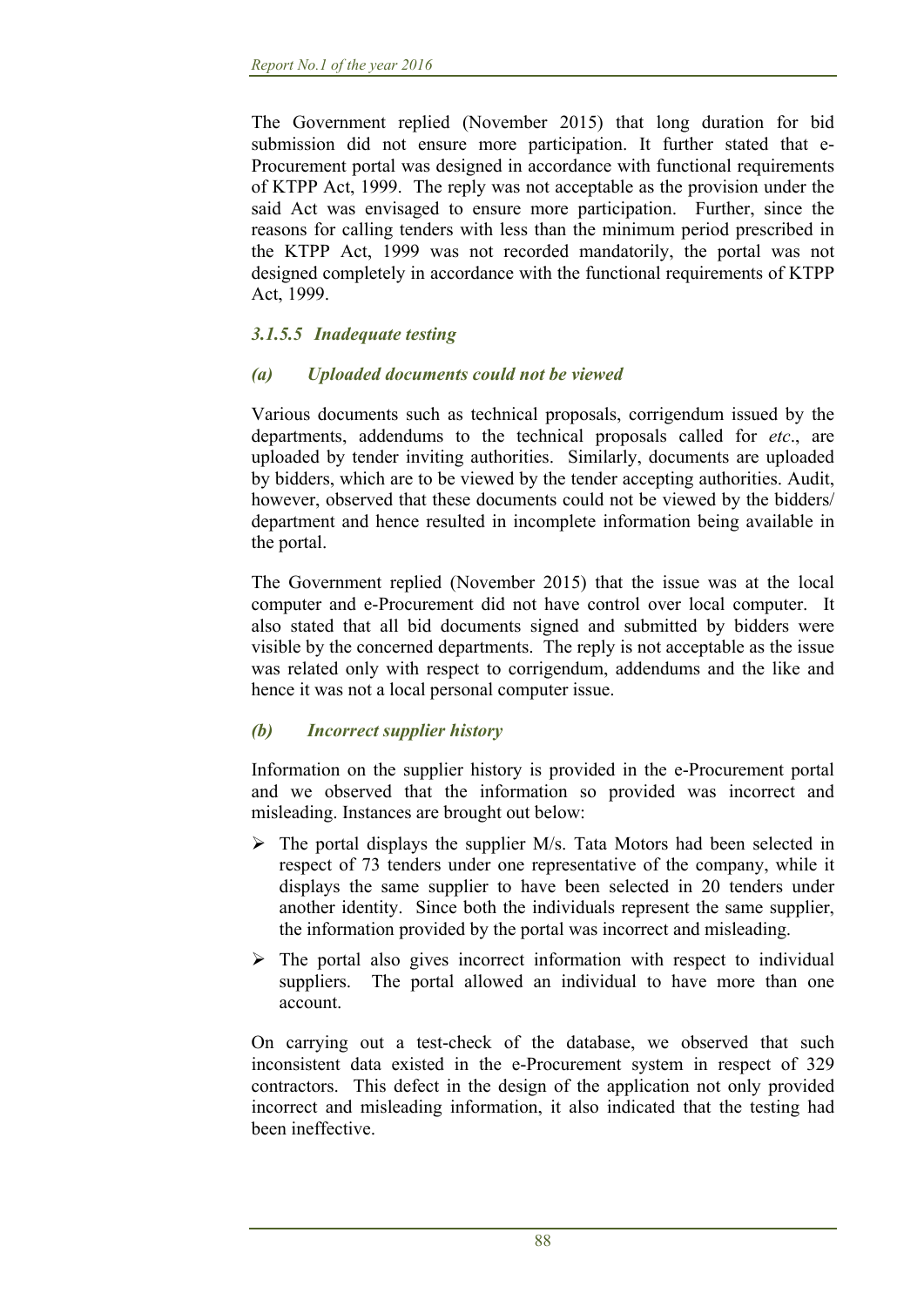The Government replied (November 2015) that the audit observation would be placed before the Change Management Committee for approval so that the entire list of tenders against a company would be displayed to the Tender Evaluating Authority.

### *(c) Incorrect Management Information System Report*

The Management Information System (MIS) is a critical component, which collects, records, stores and processes data from all the departments in an integrated manner. It also provides a feature known as MIS Reports from where the user can extract details of tenders. It has an option to filter the data on parameters such as tender status, date of publishing of tender, amount of tender *etc*. All such information with respect to the report are drawn from the table "mis tender details". Analysis of this table showed that in 34,185 cases pertaining to 133 departments for the period from 2008 to 2014 were published even before Detailed Tender Schedules were approved. Audit further noticed that the table was used as input for two more MIS reports namely Tender Item Details Report and Prequalification Tender Details Report. The prevalence of such incorrect data led to unreliable MIS reports.

The Government replied (November 2015) that the Partner had fixed the issues.

#### *3.1.5.6 Other observations*

#### *(a) Managerial Controls: IT Governance*

IT Governance integrates and institutionalises optimal ways of planning and organising, acquiring and implementing, delivering and supporting, and monitoring IT performance.

We observed that the project was intended to go live in six months (June 2007) but failed to do so until 2011.

The project was to undergo third party audit and security audit biannually for acceptability and security of the project respectively. We, however, observed that the third party which was to assess and certify the acceptability of e-Procurement system failed to complete the audit within six months (December 2007). The guidelines for the audit were not firmed up until April 2009 and hence the audit was not completed until 2010. This prevented the platform from going live until 2011. Also, we observed that the security audit was not conducted during the last four years. This resulted in the portal running with inherent security weaknesses in its design.

#### *(b) Non-availability of System Requirement Specification*

A properly documented System Requirement Specification (SRS) by the software development team ensures that the needs of the users of the system have been taken care of and the software developed meets the business requirement.

As per the Master Services Agreement and Project Engagement Definition Document (PEDD), the responsibilities of the Partner included submission of